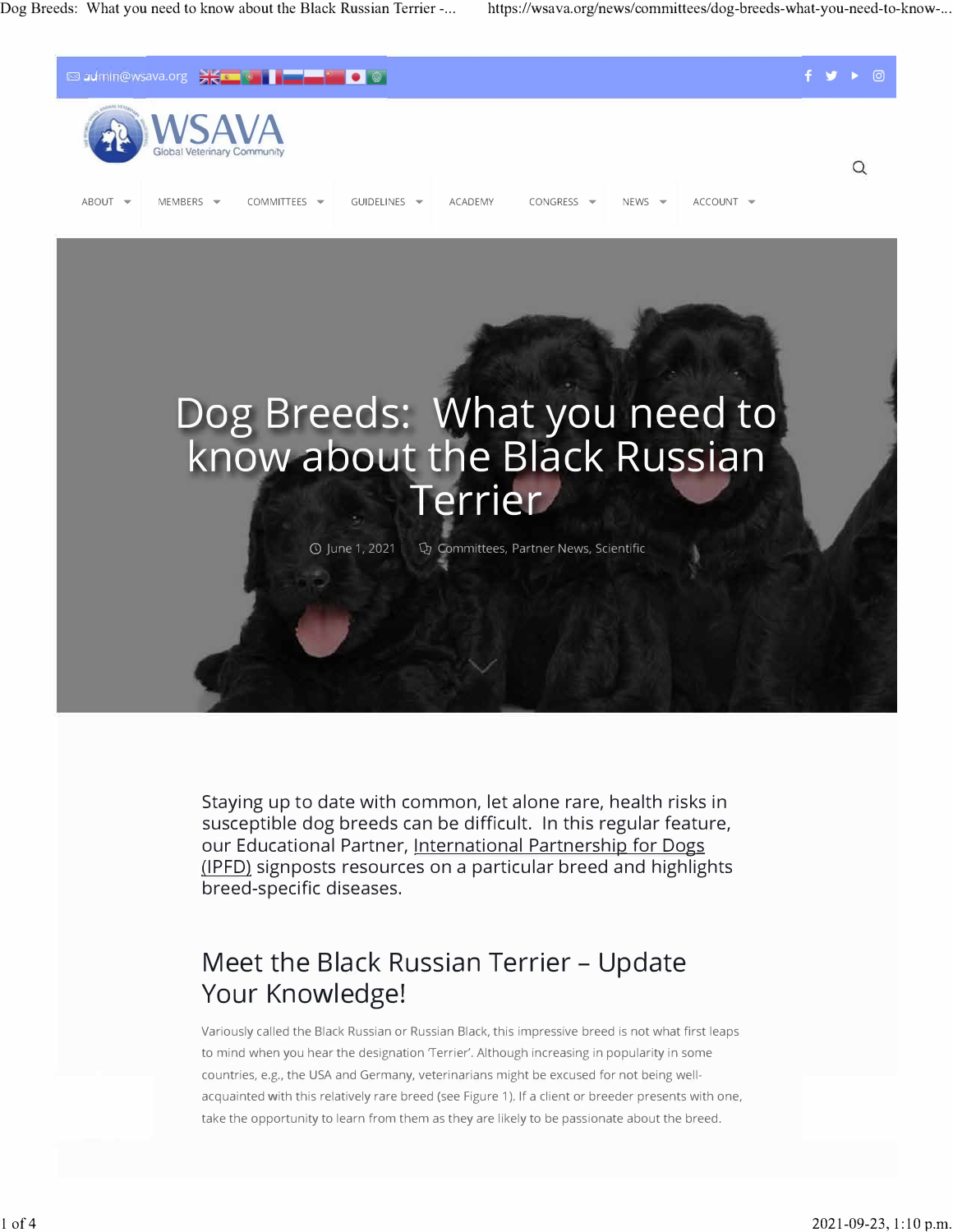

See our IPFD Get a GRIHP! on Black Russian Terriers for conditions of concern and somewhat limited statistics. Not surprisingly, locomotor problems are on the radar, but, at least for now, it seems the breed is generally healthy and can live long lives.



As for any rare breed, increasing popularity is a concern, if it drives breeding without due attention to maintaining health and genetic diversity. Breeders must not embrace 'bigger is better'! The Black Russian Terrier Club of America and Suomen Mustaterrierit ry in Finland are among clubs working proactively on health strategies. Information and links to their work, as well as that in Sweden and the UK are in the Get a GRIHP! article. Several genetic tests are recommended by clubs, notwithstanding little primary breed-specific research. This is a breed that certainly should be managed as a global population; geographical separation could pose additional risks.

Owners need to be well-aware of the basic characteristics of these dogs. Bred extensively as guard/defence dogs for the Russian military, they are not cited as having behaviour issues and reportedly make good family pets, but early socialization and training are a must.



The International Partnership for Dogs (IPFD) is a non-profit working for dog health, well-being, and welfare. This article has been prepared by its CEO, Dr Brenda Bonnett, DVM PhD